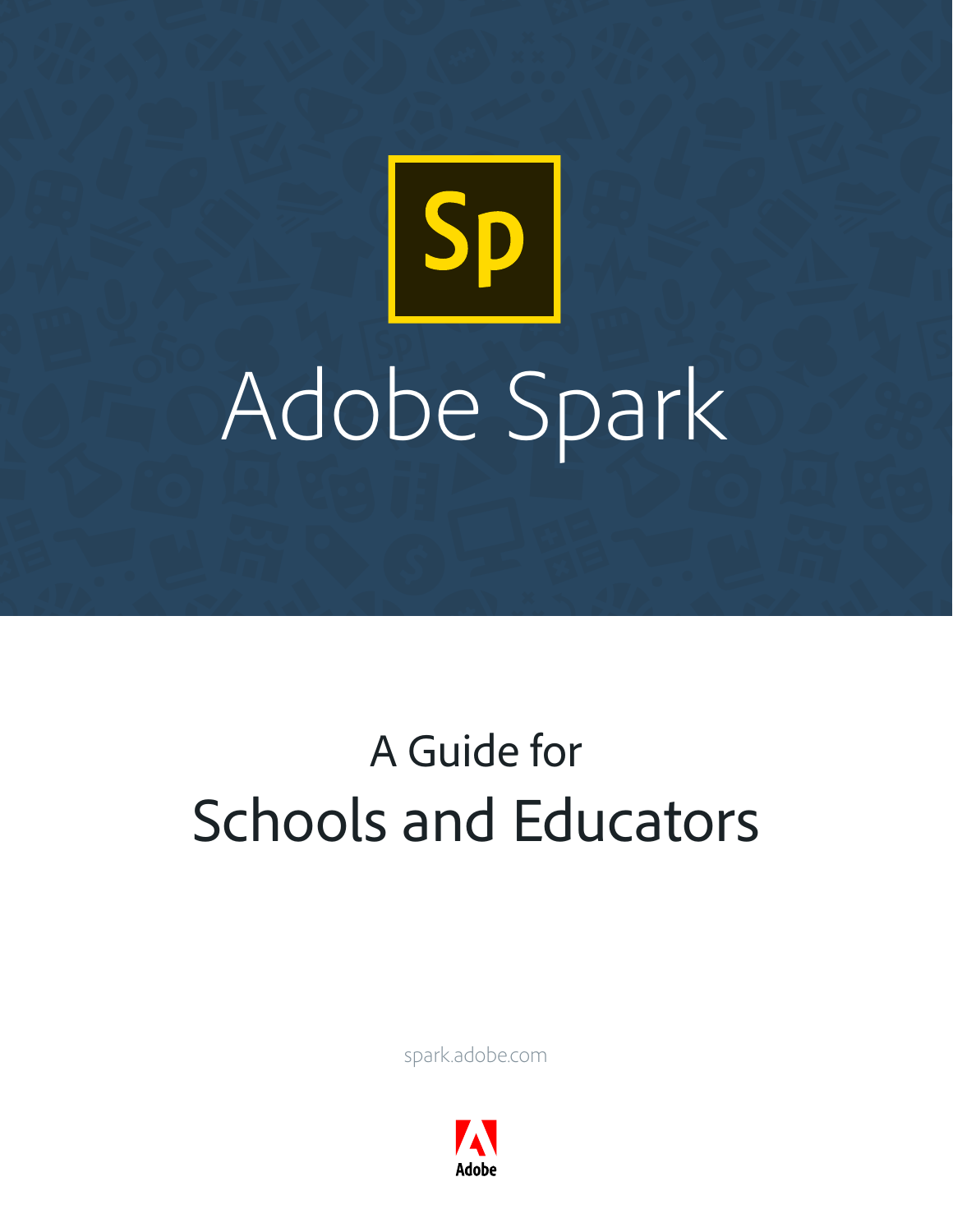## **CONTENTS**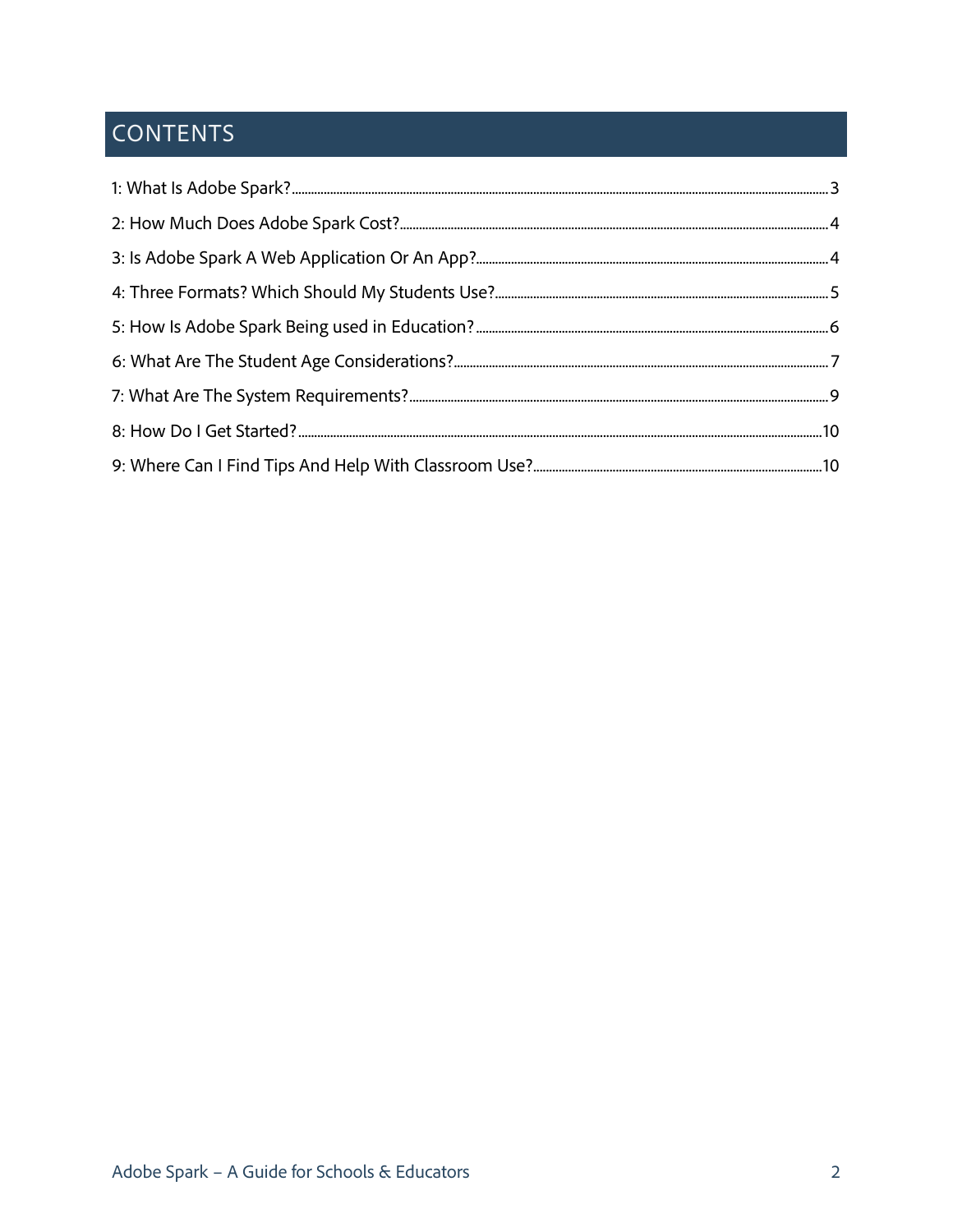<span id="page-2-0"></span>Adobe Spark is the integrated web and mobile solution that enables everyone, especially teachers and their students, to easily create and share impactful visual stories.

Adobe Spark supports three story formats, three ways to express ideas:

- Spark Page turns stories into modern, professional, attention-grabbing web pages. With Page, teachers and students can bring words and images together in fun ways, turning essays, assignments, reports, and more into engaging visual stories. Play with a variety of layouts, and add text. Use your own photos, or pick from thousands of free online images (with appropriate filtering applied). Simply tap on one of the professional themes and beautiful fonts, and magazine-style design and motion transforms the story. The end result is a modern, responsive web page, one that looks great on any device and any size screen.
- Spark Post enables you to create stunning social graphics in seconds. Start by remixing a design from the Inspiration Wall, or start from scratch to create a truly unique masterpiece. Either way, add an image, provide text, and beautiful typography will be applied on-the-fly. Transform your creation by applying design filters with a single tap. Each tap gives you completely new layouts, color palettes, typography styles, and photo filters - no design experience required. When you're done, save your creation, or share it with family and friends via e-mail, Facebook, Instagram, Twitter, and more.
- Spark Video lets you turn your story into a captivating animated narrated video in just minutes. Presenting a report, explaining a concept in class, or telling a personal story has never been easier. Starting with a blank slate, or using gentle prompts as a guide, teachers and students use Spark to talk through their story one line at a time. Pick from thousands of beautiful, iconic images (or use your own) to illustrate your ideas. Select a design theme and supporting music. Spark automatically incorporates cinema-quality animation; just tap play and view it on any device or browser. Then, share with friends, family, and the world.

If you are an existing Adobe Voice, Adobe Slate, or Adobe Post user, these may sound familiar to you. Those three apps have been brought together in the integrated solution that is Adobe Spark, and have been renamed Adobe Spark Video, Adobe Spark Page, and Adobe Spark Post respectively.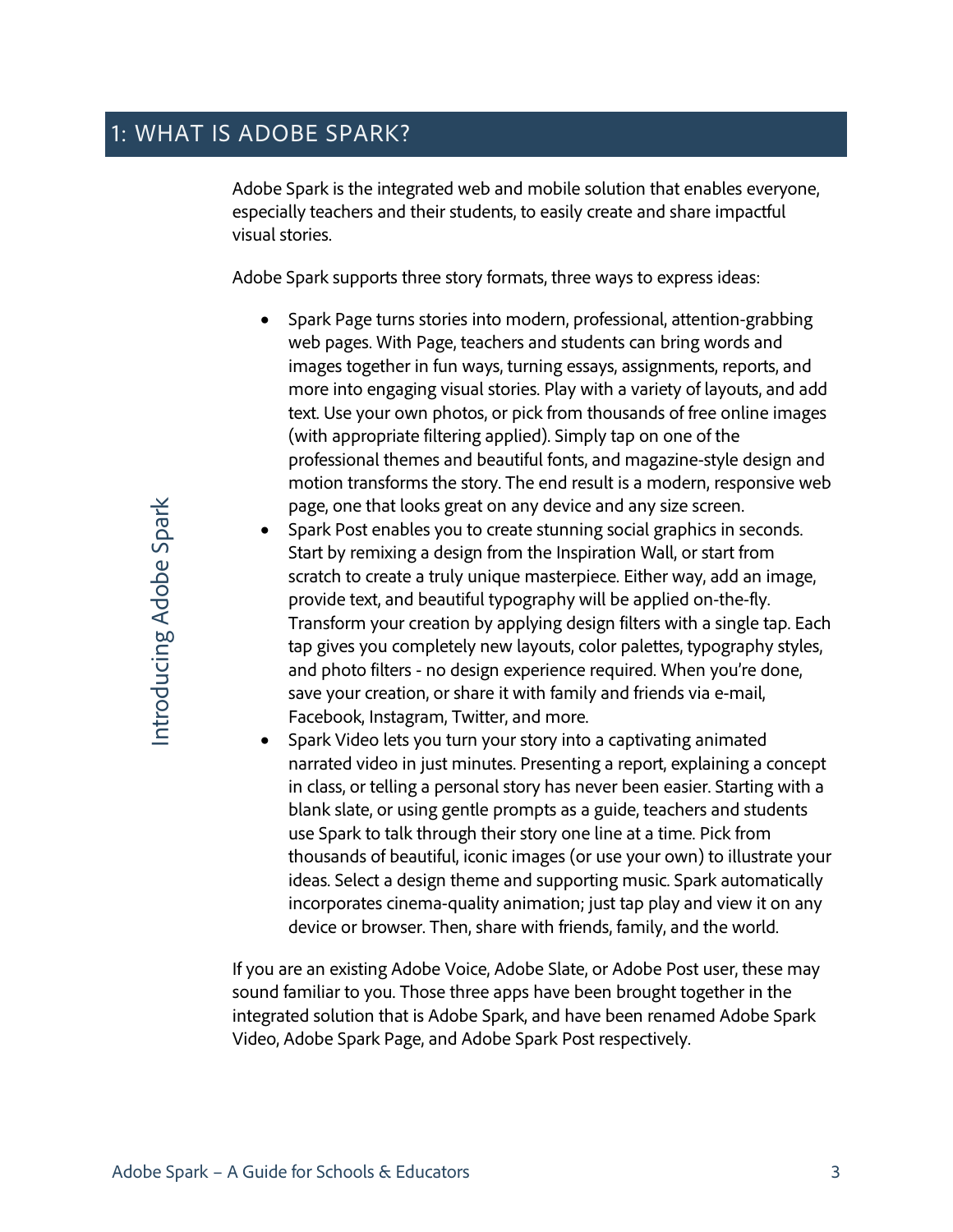#### <span id="page-3-0"></span>2: HOW MUCH DOES ADOBE SPARK COST?



Adobe Spark is free to use, and will remain so. At some point in the future we may add premium features or paid options. If that were to happen, the core functionality as it exists today will remain free. No bait-and-switch, we promise.

Unlimited hosting of created content is also free, and we don't plan to stop hosting your content. Rest assured that if hosting were ever to be curtailed we'll give you a way to download and save all of your precious creations. So, keep creating and publishing, and let us worry about the hosting for you.

#### <span id="page-3-1"></span>3: IS ADOBE SPARK A WEB APPLICATION OR AN APP?

Students use all sorts of devices, and we wanted to make sure that they would all be able to benefit from Spark's fun and engaging storytelling experience. As such, we've made Spark available in two ways:

- Adobe Spark can be used from your favorite desktop web browser on both Windows and Mac machines, as well as on Chromebooks. The web application supports all three Spark formats in one integrated environment.
- Adobe Spark can also be used on iOS devices (both iPhones and iPads) using the Spark mobile apps. There are three Spark iOS apps, one for each Spark format, and you can use any or all as you see fit.

As students are likely to work on multiple machines and devices, we've built syncing right into Adobe Spark. This way students can start work on an iPad, continue editing on a Chromebook, work from home on a desktop, and so on. Adobe Spark truly is a complete integrated solution.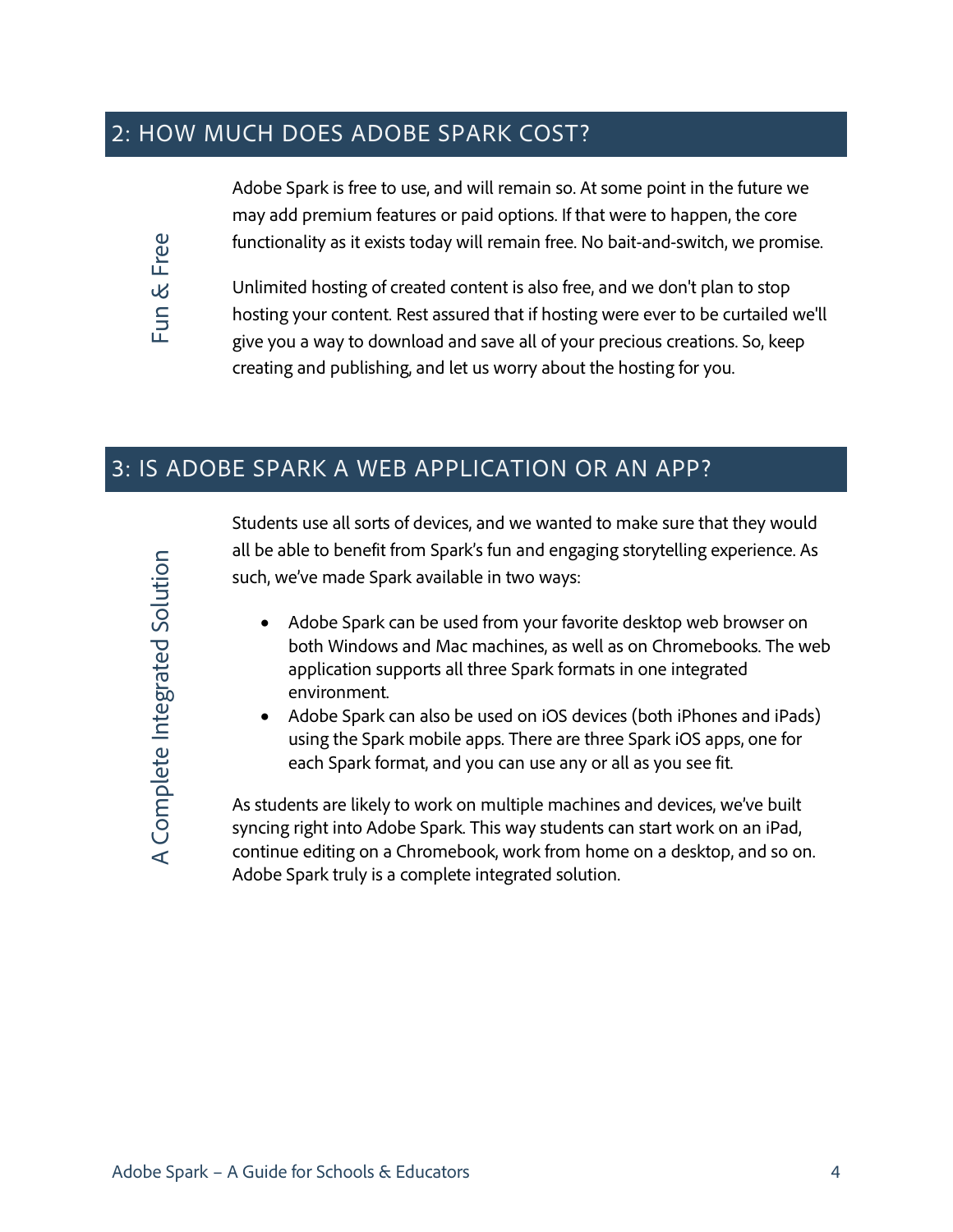#### <span id="page-4-0"></span>4: THREE FORMATS? WHICH SHOULD MY STUDENTS USE?

There's no right or wrong way to share an idea or tell a story, so there's no right or wrong way for students to use Adobe Spark. But, here's a suggestion:

- A Spark Video is a narrated movie, and is thus best suited for oral presentations, the type of storytelling that you may have previously used slideshow software for.
- A Spark Page is a highly visual text based story, think of it as the word processor you wish you had when you were in school. As such, it is ideally suited for text-based projects and assignments that involve lots of photographs.
- A Spark Post is an image optimized for social media. If you are going to be posting ideas or links (including links to Video and Page stories), then Post will create the compelling attention-grabber that you'll need.

The Adobe Spark formats can also be used together. Create a Spark Video and embed it in a Spark Page. Or create an image with Spark Post and use it in a Spark Video or a Spark Page. Or, create a killer Page or Video story and use Spark Post to create a social media image to drive traffic to your creation.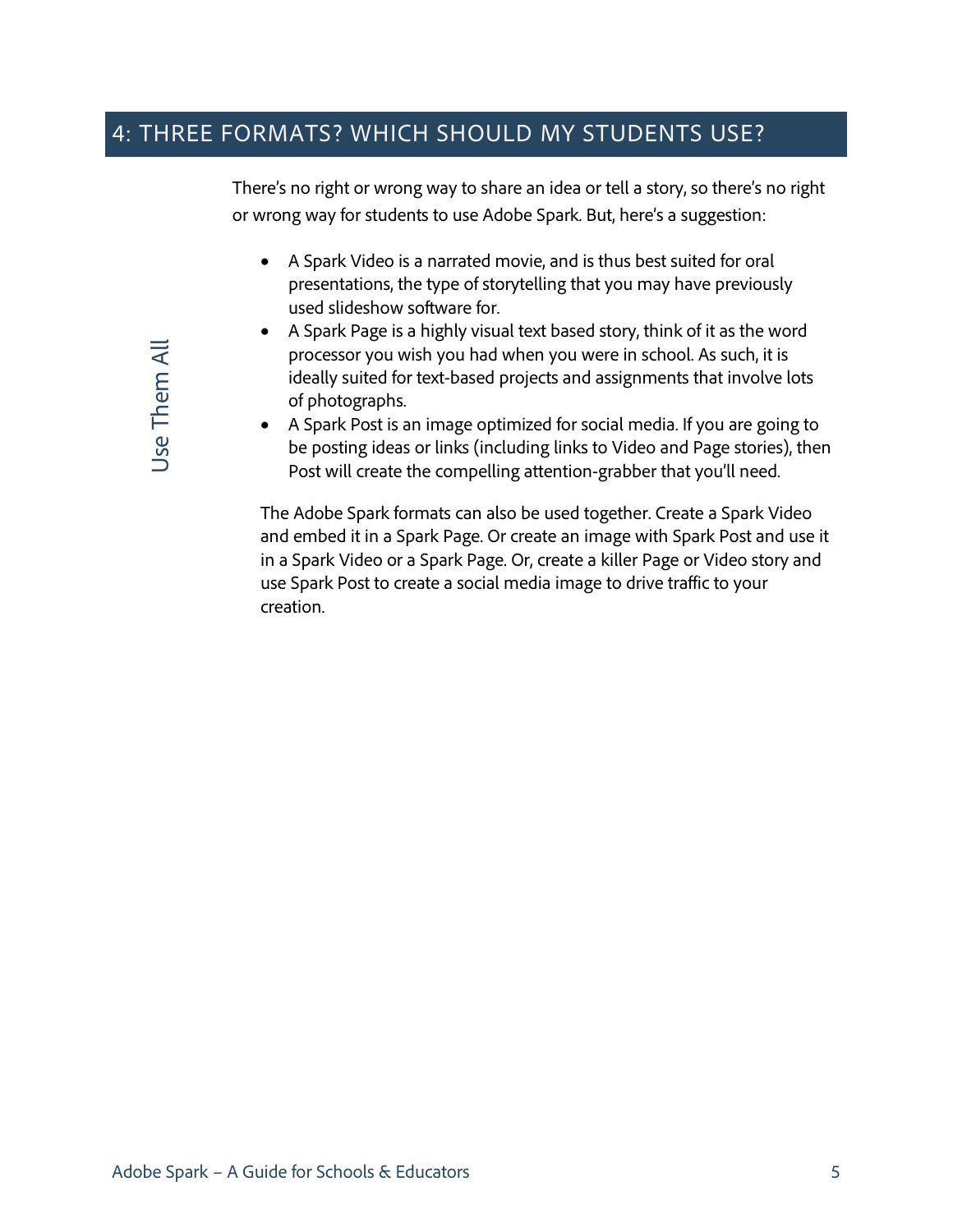#### <span id="page-5-0"></span>5: HOW IS ADOBE SPARK BEING USED IN EDUCATION?

Adobe Spark has proven to be an invaluable classroom tool. Indeed, hundreds of thousands of students and their teachers use these apps every day, injecting fun and interactivity into all sorts of classes and subjects. Here are some example uses provided to us by teachers:

- Speech and language play
- Sight words proficiency
- Narrative prompts
- Rhyming games
- Playing with shapes and colors
- Second language acquisition
- Story starters
- Creative storytelling
- Book reports
- Written assignments
- Photo essays
- Class reports and blogs
- Trip reports
- Science fair presentations
- Student portfolios
- Classroom newsletters
- Athletics announcements
- Game updates
- School and district reports
- PTA ads and promos

The Adobe education community frequently shares ideas and classroom uses on the Adobe Education Exchange site. Visit [edex.adobe.com](https://edex.adobe.com/) to browse and to join and share with this quarter-million-strong community of passionate educators.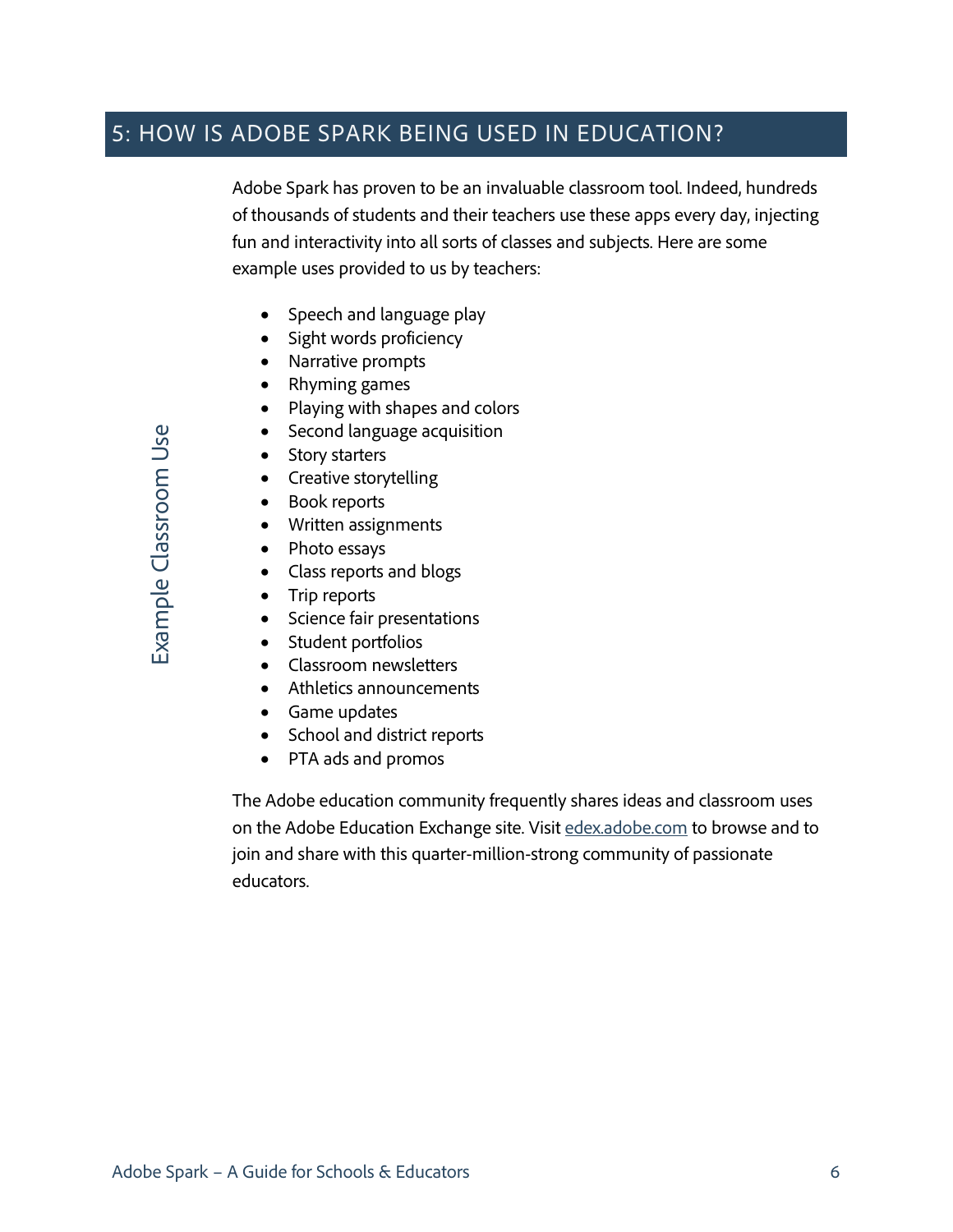#### <span id="page-6-0"></span>6: WHAT ARE THE STUDENT AGE CONSIDERATIONS?

Spark is being used to create videos the world over at every grade level in K-12 and in higher-education. As little or no typing is needed, younger children, even preschoolers, find Spark Video easy and accessible.

Spark Pages are primarily used to share written stories, and so typing (and spelling) is required. As such, Page is better suited starting in Grades 4 or 5. Page is also used extensively in secondary school and in colleges.

Spark Post is all about social media, and is thus intended for teachers or students old enough to have a social media presence.

The Adobe Spark Page, Post, and Video iOS apps are rated 12+. While there is nothing in the apps that is inappropriate for younger children, we use that rating because we do not want younger students installing the apps themselves. Rather, we want teachers or parents to install and set up the apps, including creating the user account.



Adobe Spark requires an account and login. Logins are used to sync content across devices as well as to backup content to our cloud storage. Children under the age of 13 are not allowed to create their own Adobe ID and so they will need to sign in with an account created by and supervised by a teacher or parent. Sign in with social media accounts is also supported.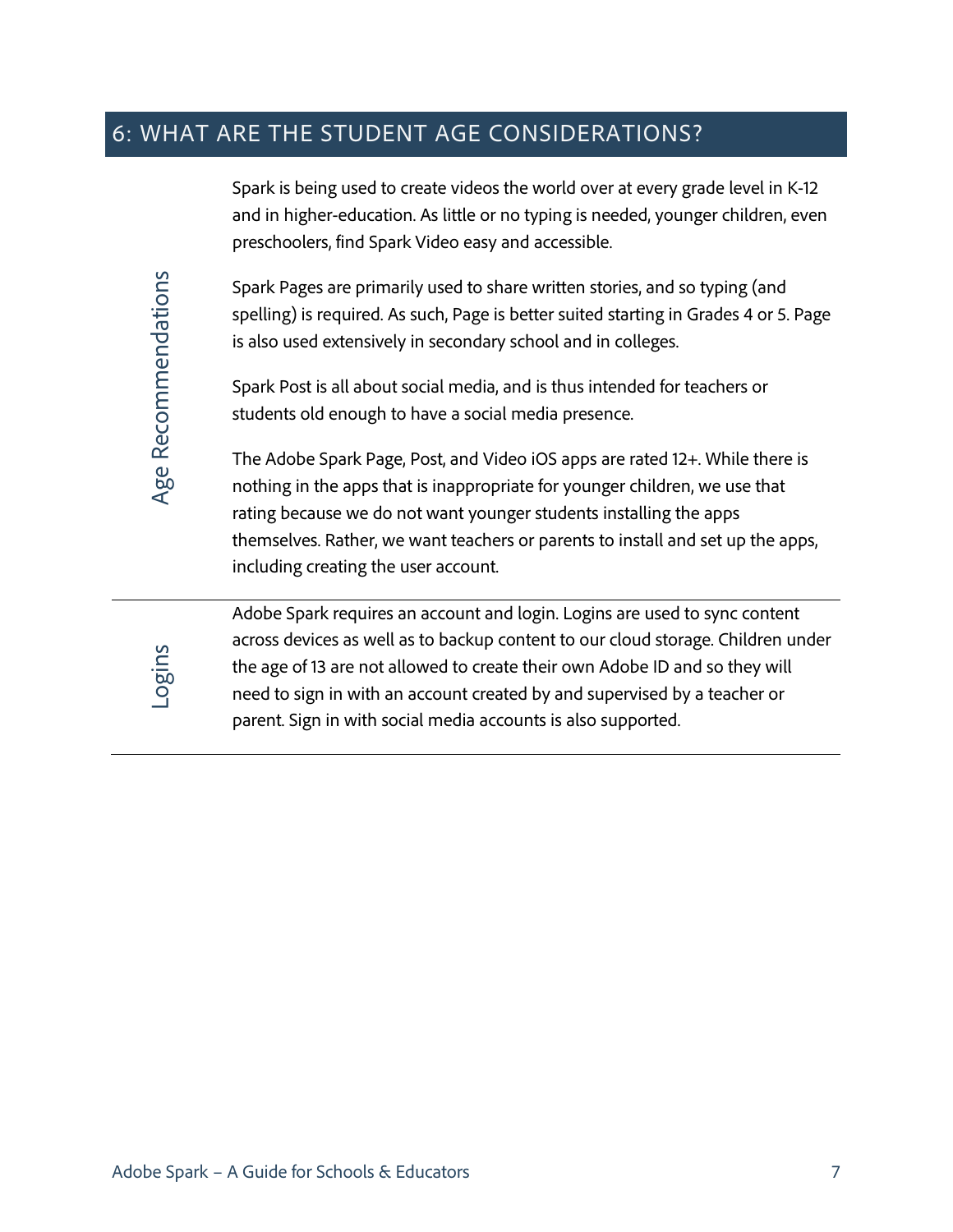Adobe Spark is all about storytelling, presenting, and sharing. Students can create and share whatever they want, including pictures and images of their choice. Special care must be taken to ensure that younger students do not share any personally identifiable information (PII) that could potentially identify specific students.

Adobe Spark allows for Author Info to be provided, and when publishing content for younger students the student name must not be used.

With Adobe Spark you can flag your published content as Public or Private. Private content is neither discoverable via web searches nor featured in our gallery. Content published by younger students must be flagged Private.

In addition, teachers should review content created by younger students to ensure that PII is not being inadvertently included in their creations.

αποιείται που πολειτου πολειτου πολειτου πολειτου πολειτου πολειτου πολειτου πολειτου πολειτου πολειτου πολειτου πολειτου πολειτου πολειτου πολειτου πολειτου πολειτου πολειτου πολειτου πολειτου πολειτου πολειτου πολειτου Adobe Spark lets you import images from services like Flickr and Pixabay. Searches will only retrieve images that are tagged as Creative Commons licensed for reuse (learn more [here\)](http://www.adobe.com/go/usagerights). In addition, with our younger users in mind, Adobe Spark will only retrieve images that these services have tagged as 'safe'. However, because no filtering technology is completely foolproof, Adobe Spark can also block specific images as necessary. If you encounter a problematic image, please email [hellospark@adobe.com](mailto:hellospark@adobe.com) and provide us with the image and the search term used.

Teacher supervision is recommended when allowing younger students to search for imagery and icons.

At this time there is no way to disable public image searches.

# Sample **Content**

Image Searches

Adobe Spark includes example content in the web application and in the iOS apps. This content is intended to inspire, spark creativity, and provide a starting point when using Spark Post. All sample content, both inspirational or intended for remixing, is carefully selected and curated by the product teams. All sample content is safe for all audiences, including younger users.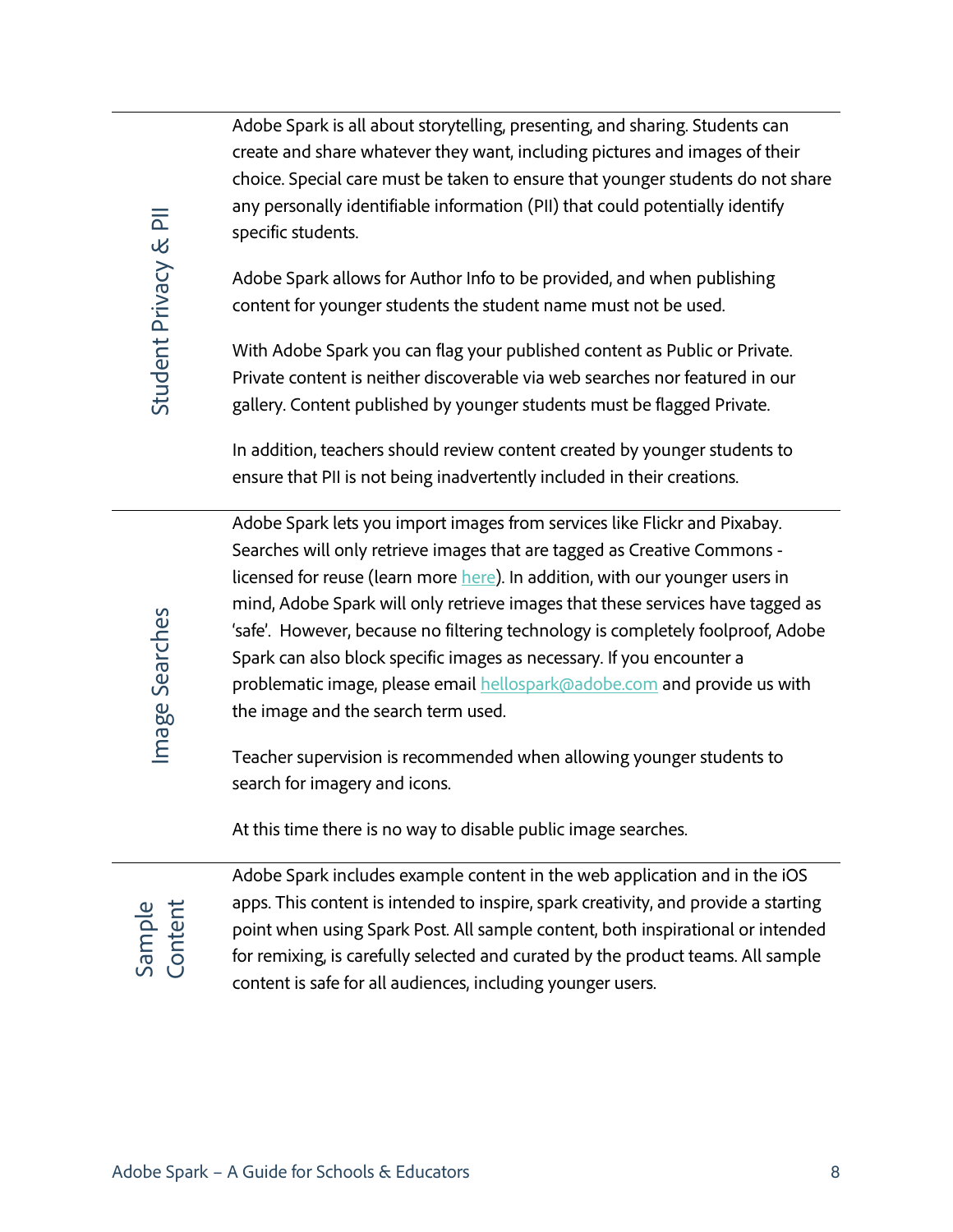### <span id="page-8-0"></span>7: WHAT ARE THE SYSTEM REQUIREMENTS?

| Platforms      | The Adobe Spark web application runs on Windows 7 or newer, and Mac OS X.<br>Supported web browsers are Chrome 36 or newer, Firefox 31 or newer, Safari 7<br>or newer, Internet Explorer 11 or newer, and Microsoft Edge.<br>Chromebooks are supported by Adobe Spark.<br>The iOS apps will run on any iPhone or iPad running iOS 8 or newer. |
|----------------|-----------------------------------------------------------------------------------------------------------------------------------------------------------------------------------------------------------------------------------------------------------------------------------------------------------------------------------------------|
| -ogins         | Adobe Spark requires that the user be logged in. Users may sign in with an                                                                                                                                                                                                                                                                    |
|                | Adobe ID (created for free), Google account (including Google Education                                                                                                                                                                                                                                                                       |
|                | accounts), or Facebook account. The same login may be used on multiple<br>devices and browsers.                                                                                                                                                                                                                                               |
|                |                                                                                                                                                                                                                                                                                                                                               |
| nternet Access | Adobe Spark requires Internet access for sign in, saving to the cloud, sync,                                                                                                                                                                                                                                                                  |
|                | image search, and more.                                                                                                                                                                                                                                                                                                                       |
|                | On iOS devices, syncing requires a Wi-Fi connection by default. This is to avoid                                                                                                                                                                                                                                                              |
|                | data charges that would be incurred when syncing over a cellular (mobile                                                                                                                                                                                                                                                                      |
|                | provider) data connection. If you do want content to sync over cellular                                                                                                                                                                                                                                                                       |
|                | connections, you must enable this in the iOS Settings for the Spark apps.                                                                                                                                                                                                                                                                     |
|                | Your Adobe Spark creations our hosted on our cloud. Content is automatically                                                                                                                                                                                                                                                                  |
| Hosting        | saved so that nothing will get lost and so that content may be synced between                                                                                                                                                                                                                                                                 |
|                | devices. Links to your content can be shared as desired.                                                                                                                                                                                                                                                                                      |
|                | Spark Video movies and Spark Post images may be downloaded locally (on iOS                                                                                                                                                                                                                                                                    |
|                | these will be saved to the Camera Roll).                                                                                                                                                                                                                                                                                                      |
|                |                                                                                                                                                                                                                                                                                                                                               |